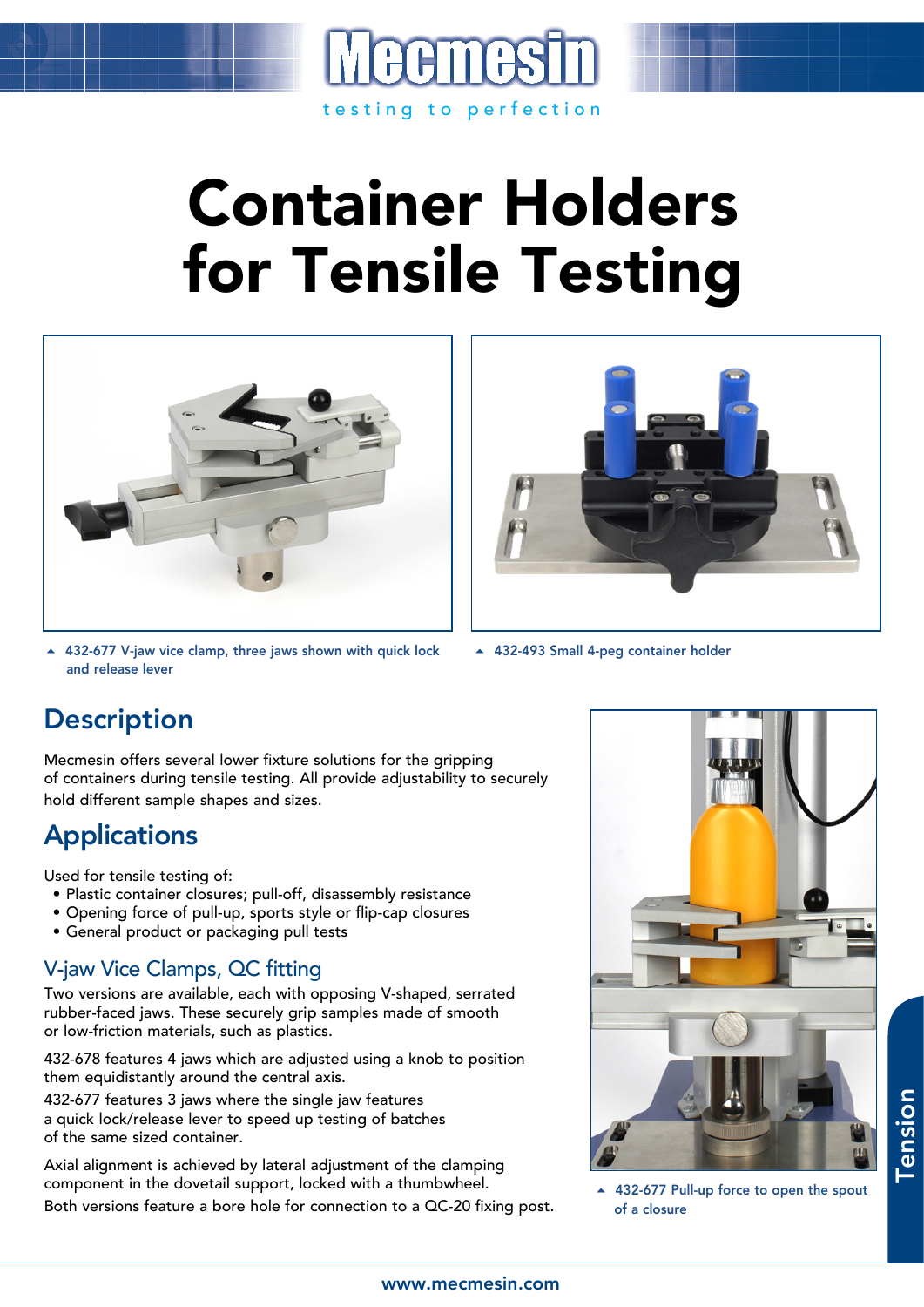V-jaw vice clamp, three jaws with quick lock and release lever

432-677 has three jaws, two vertically spaced on one side, clamping with a single jaw at mid-height. The double jaw is precisely adjusted with a screw-action handle and the single jaw is locked and unlocked into place with a toggle-action lever. This allows quick loading and release of the test sample.

V-jaw vice clamp, four jaws with precision screw-action adjuster

432-678 has four jaws, for increased stability, with two jaws being vertically spaced on either side, clamping at alternate heights. Both jaws are precisely adjusted around the central axis with a screw-action handle.





▲ 432-677 clamping and support components, open and closed condition

432-678 clamping and support components, open condition

| Part No.               | <b>Load Capacity</b>                                                          | Post Ø                                 | <b>Opening Range</b>     | Lateral Adjustment    | Height               |  |  |  |
|------------------------|-------------------------------------------------------------------------------|----------------------------------------|--------------------------|-----------------------|----------------------|--|--|--|
| 432-677                |                                                                               |                                        |                          |                       |                      |  |  |  |
| 432-678                | 500 N/ 51 kgf / 112 lbf                                                       | 20 mm                                  | 10 - 80 mm (0.4 - 3.15") | $±60$ mm ( $±2.36"$ ) | 110 mm (4.33")       |  |  |  |
| 432-679                | Repair kit including replacement rubber jaw faces for regular high-load usage |                                        |                          |                       |                      |  |  |  |
|                        | 옚<br>$\blacktriangle$                                                         | 55<br>48.2<br><b>Support component</b> | 욍<br>22                  |                       | -M4 x 0.5 X 12,00 DP |  |  |  |
| $\circ$<br>O<br>ᇚ<br>₩ | $\circ$<br>∓                                                                  | 엷<br>38,25                             | L<br>26,5                |                       | 19,09<br>ҕ           |  |  |  |

▲ QC-20 fitting

▲ 432-677 Clamping component side view

#### www.mecmesin.com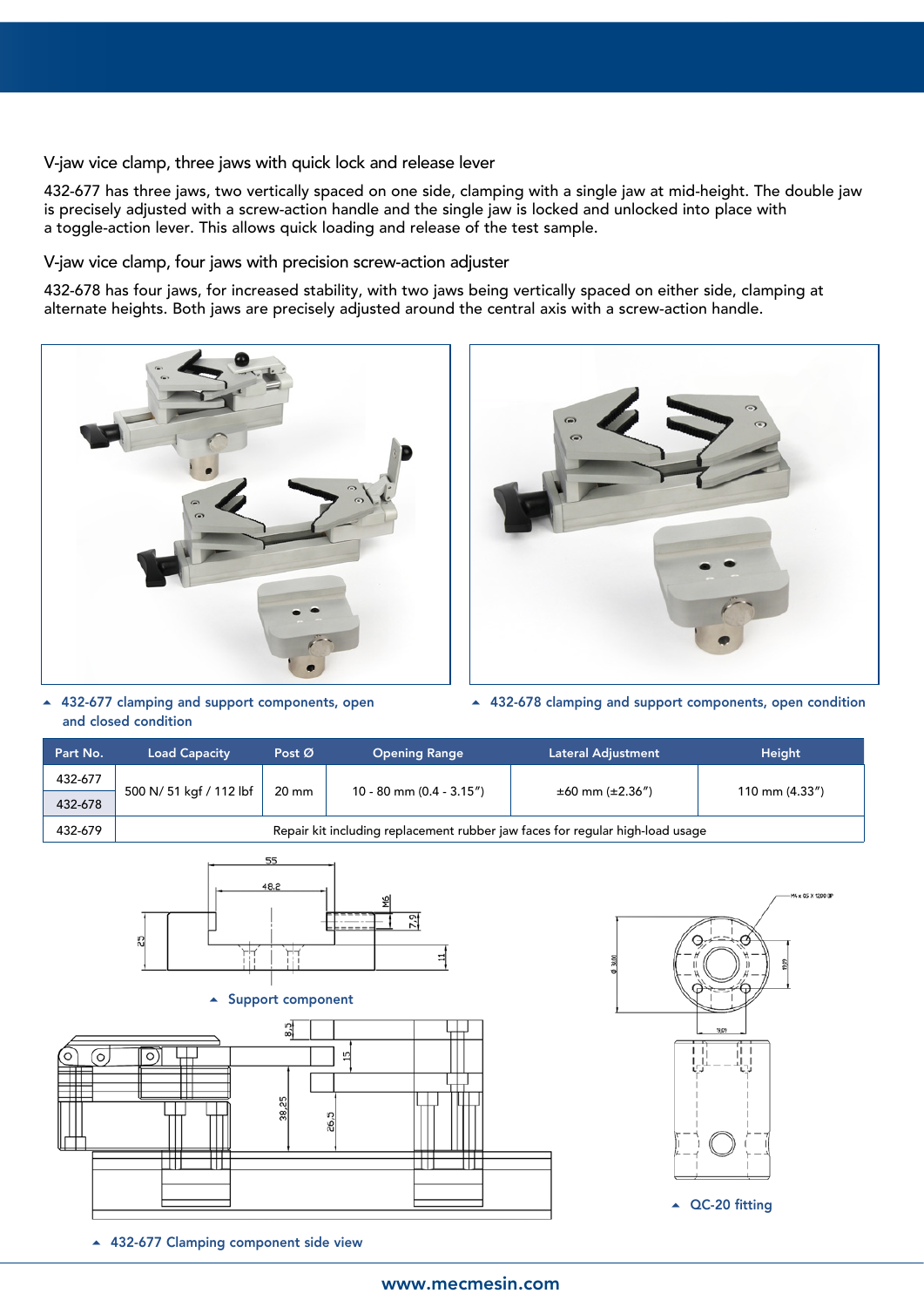## Container Holder (4-peg adjustable)

The 4-peg container holder is designed to securely hold different shapes and sizes of containers during tensile testing. Gripping pegs are screwed into the appropriate holes on each of the two fixing rails. The rails are then adjusted by turning the knob to clamp the sample. The pegs are rubber-coated to provide enough friction to grip the container without damaging its surface. Available in two sizes both of which connect directly to the base of a motorised test stand.

| Part No. | <b>Load Capacity</b>    | Thread 1      | <b>Opening Range</b>            | <b>Height</b>     |
|----------|-------------------------|---------------|---------------------------------|-------------------|
| 432-411  | 100 N / 10 kgf / 22 lbf | $4 \times M5$ | 10 mm - 190 mm (0.39" - 7.48")  | 102 mm $(4.00n)$  |
| 432-493  | 100 N / 10 kgf / 22 lbf | $4 \times M5$ | 10 mm - 78 mm $(0.39" - 3.07")$ | 103 mm $(4.04'')$ |



 432-411 Large 4-peg container holder, plastic bottle application



 432-493 Small 4-peg container holder, cosmetics applicator pull-off test



 432-411 Large 4-peg container holder, plastic bottle application